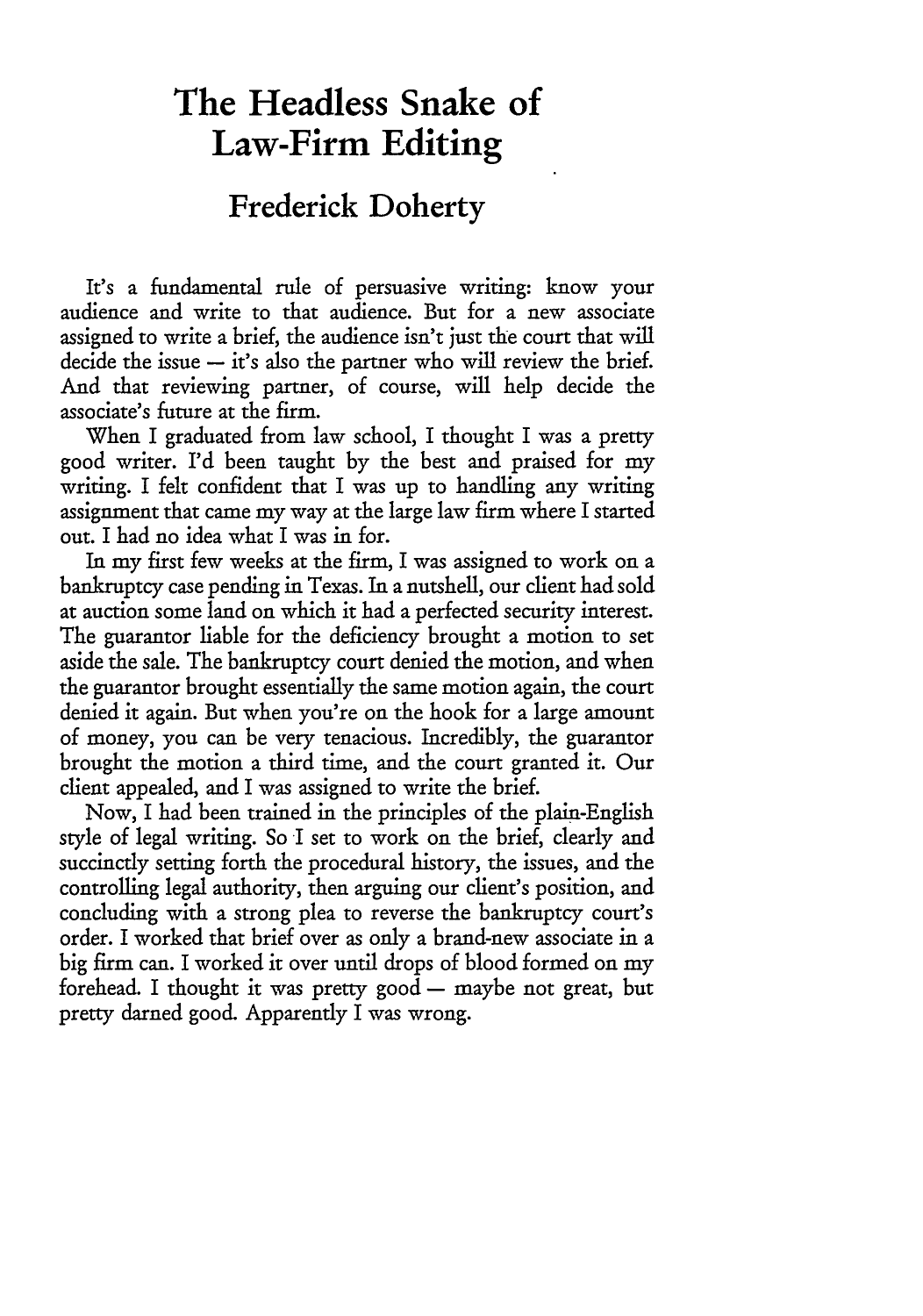My law firm didn't assign a rookie to handle an important case like this alone. I was working with a senior associate, who would review the brief before passing it on to the partners on the case. I gave her the brief. She gave it back. She told me that the senior partner in Texas who was overseeing this case was notoriously hard on bad writing. She told me about how he had once read an associate's brief and given it a succinct review: "The margins are good, the typeface is fine, the rest is crap." He was the one who would have the final say on the brief.

The senior associate told me: "Try to capture the Kafkaesque nature of the guarantor's motion." Never in any of my legalwriting assignments in law school had I been asked to capture the "Kafkaesque" nature of a situation. Hell, I'd never even read Kafka. But I had an idea of what she wanted, so I set to work. I used stronger verbs, more adjectives, and (sadly) longer sentences. I wrote about the absurdity of the guarantor's motion, about its ironic success, about the injustice of it all. I gave her the brief. She gave it back. She told me it was "weak." Worse than that, she told the partner supervising her that it was "weak." She told me that I hadn't "captured the Kafkaesque nature of this case."

At that point, I was in a bad way. This was my first assignment at this major law firm, and I'd been told my writing was weak. I felt like a failure  $-$  and a fraud. I couldn't even write a brief. But I wasn't going to give up without a fight. So, once again, I sat down to capture the "Kafkaesqueness" of it all. And I wrote an opening sentence that I'm sure had never been seen before, will never be seen again: "Like a headless snake writhing in the dust, the guarantor's motion will not die." I thought that the Texas federal judge might like the Kafkaesqueness of that sentence.

The senior associate and the supervising partner didn't. They admitted it was unique, they conceded it was original, but they thought it was bad. They thought the rest of the brief was bad, too. They said that the partner in Texas would never tolerate such inadequate writing. I'd really Kafkaed up.

When the partner in Texas finally reviewed the brief, it didn't have much of my writing in it. The senior associate had mostly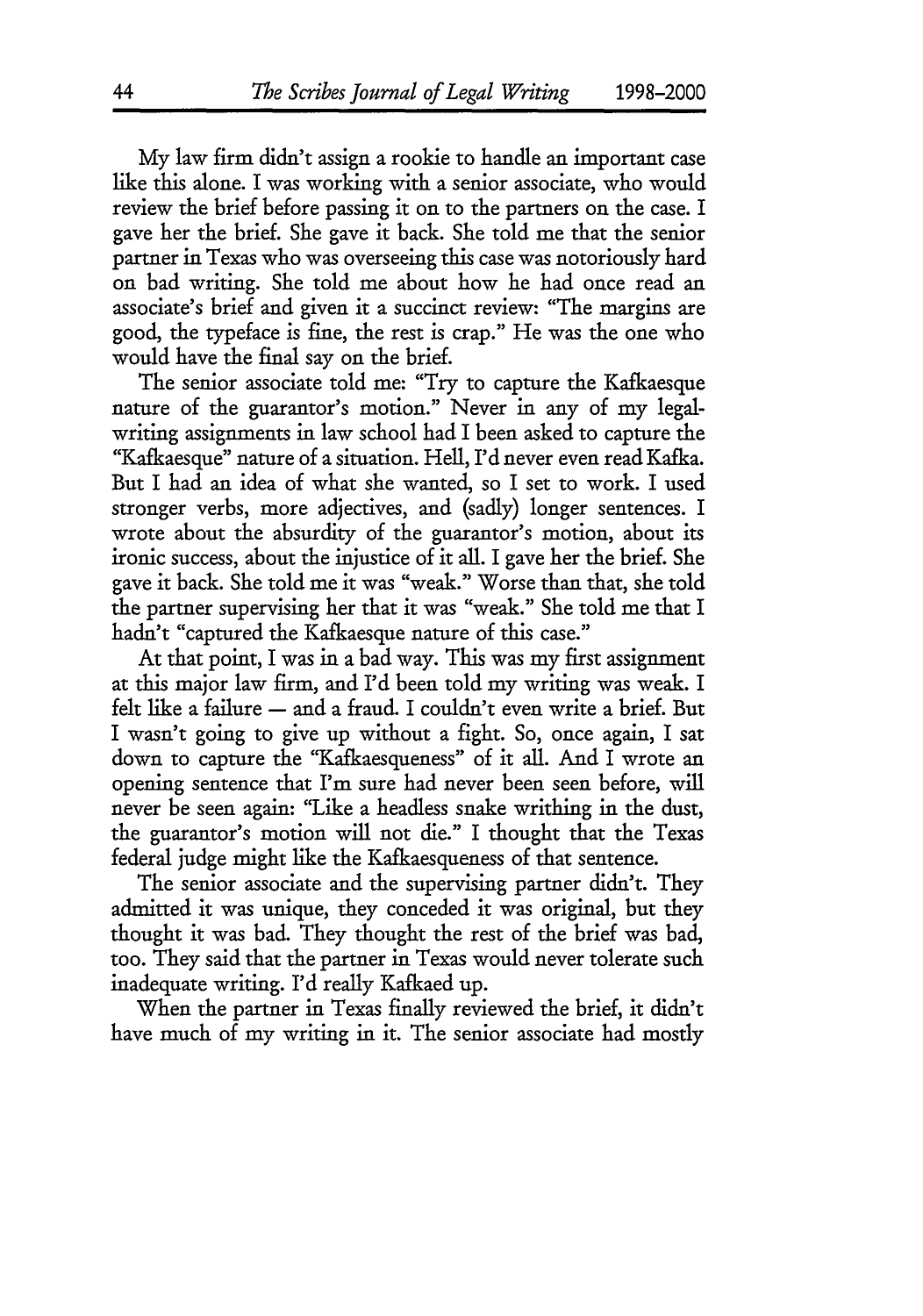45

taken it over. I think I contributed the page numbers, but I might be wrong. I felt about as bad as a new associate in a big firm can feel. I wasn't sure I could write my name without screwing that up too.

We filed the brief. After the guarantor filed a response, I was told to write the reply brief. I still felt lower than a headless snake's belly, but I went to work.

I knew I wasn't good at Kafkaesque writing. So I did the only thing I knew how to do, the only thing I'd been taught to do. I tried to write short, concise, clear sentences. I tried to be persuasive without being bombastic. I tried to apply the controlling legal authority to the facts, emphasizing helpful cases and distinguishing contrary ones. I tried to write in plain English. And I put together something that I thought was pretty good. But I'd thought that before.

It was Friday. The partner in Texas called and asked me to fax a copy of the reply brief. I told him that no one had reviewed it yet, that it was only a preliminary draft. He didn't care; he wanted to see it.

I sent him the brief and waited for my short legal career with the law firm to end. I'd been told that he was merciless on poor writing - like mine. I was in agony. Kafka would have appreciated the situation.

The partner in Texas called me back about an hour later. I picked up the phone ready to resign from the firm, not wanting to flaunt my incompetence any further. I couldn't believe what he said. "It's a pretty good brief. We've got time to tweak it before we file it, but we could file it now. You're a good writer." I was stunned  $-$  not so much by what he said as by my reaction to it. I believed him.

Tweak it we did. The senior associate and the supervising partner fiddled with it here and there. But the brief that was ultimately filed was pretty much the one I'd written.

So what did I learn from all this? I learned that in a big law firm briefs are drafted by all the attorneys involved in the case. Everyone contributes. Suggestions may be incompatible, if not in